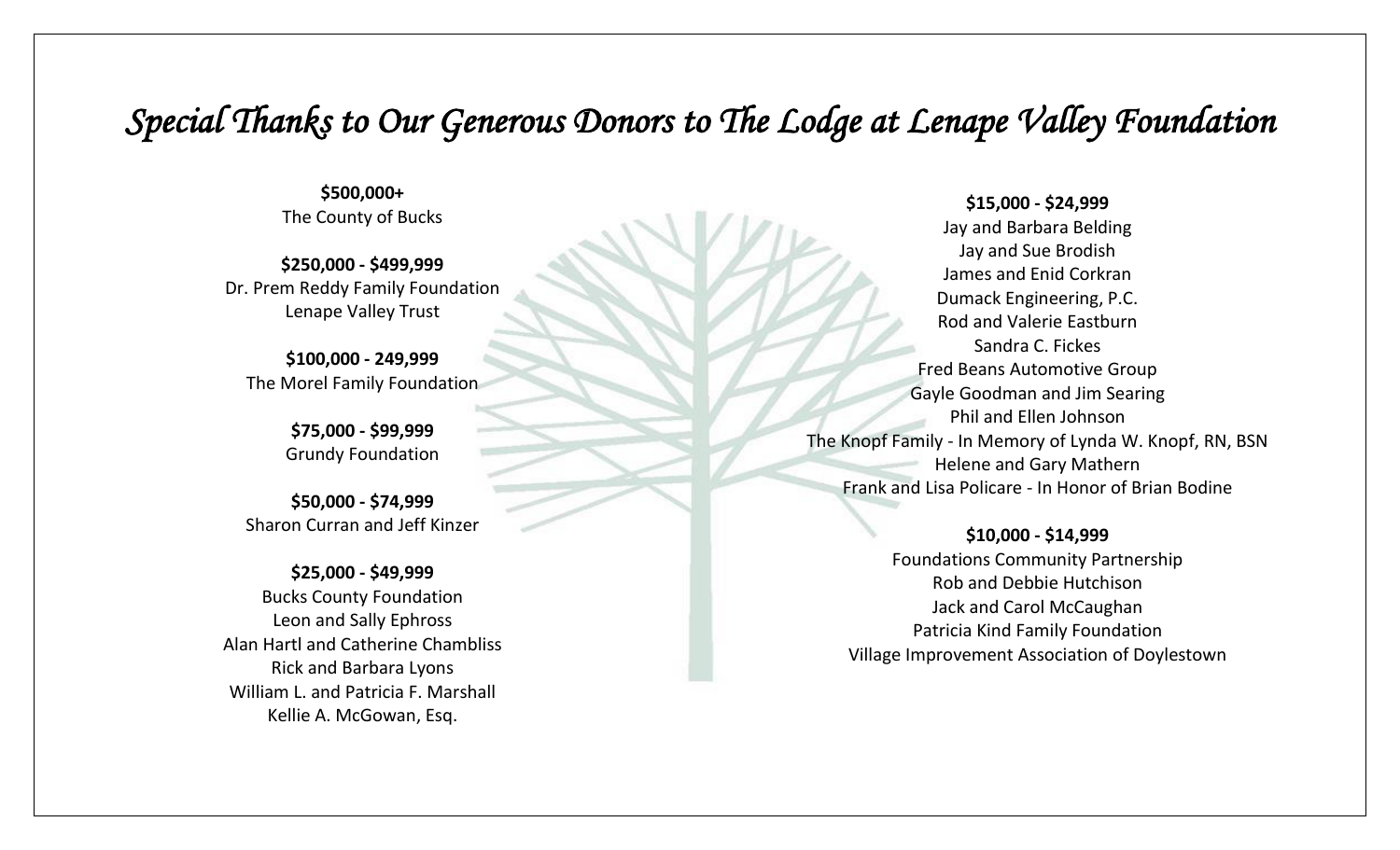**\$5,000 - \$9,999** Begley, Carlin & Mandio Eiseman Construction - In Memory of Phil Anne and Jeff Ferguson Flo Smerconish and Richard Zaveta Chuck and Barbara Gale Jeanette and Frank Gallagher Estate of Bonnie Jean O'Boyle - In Memory of Francis W. O'Boyle Michael Palmer Karl and Nancy Schmidt Seemon H. and Natalie E. Pines Foundation Kathy Schroeher and Jim Clare Dr. Mary Ann Venezia and Dr. Michael Buxbaum

> **\$2,500 - \$4,999** Adams-Bickel Associates, LLC The Byers Foundation Heather A. Cevasco and John R. Platek Fulton Bank, N.A. Traci Gorman Joanie and Bill Greenfield Charles and Donna Grezlak James and Diane Happ Ruth Kistler & Dotty and Gary Delafield Lenape Valley Foundation Employees Scott E. and Jamie W. Marshall Kellie McGowan

Geri and Bob McMullin Marjorie Morgan Nancy and Wes G. Pericone Richard and Karen Reif Robert and Carol Routier The Wawa Foundation Kenneth and Alice Williams Walter and Rosemary Wolaniuk, Jr. and Walter William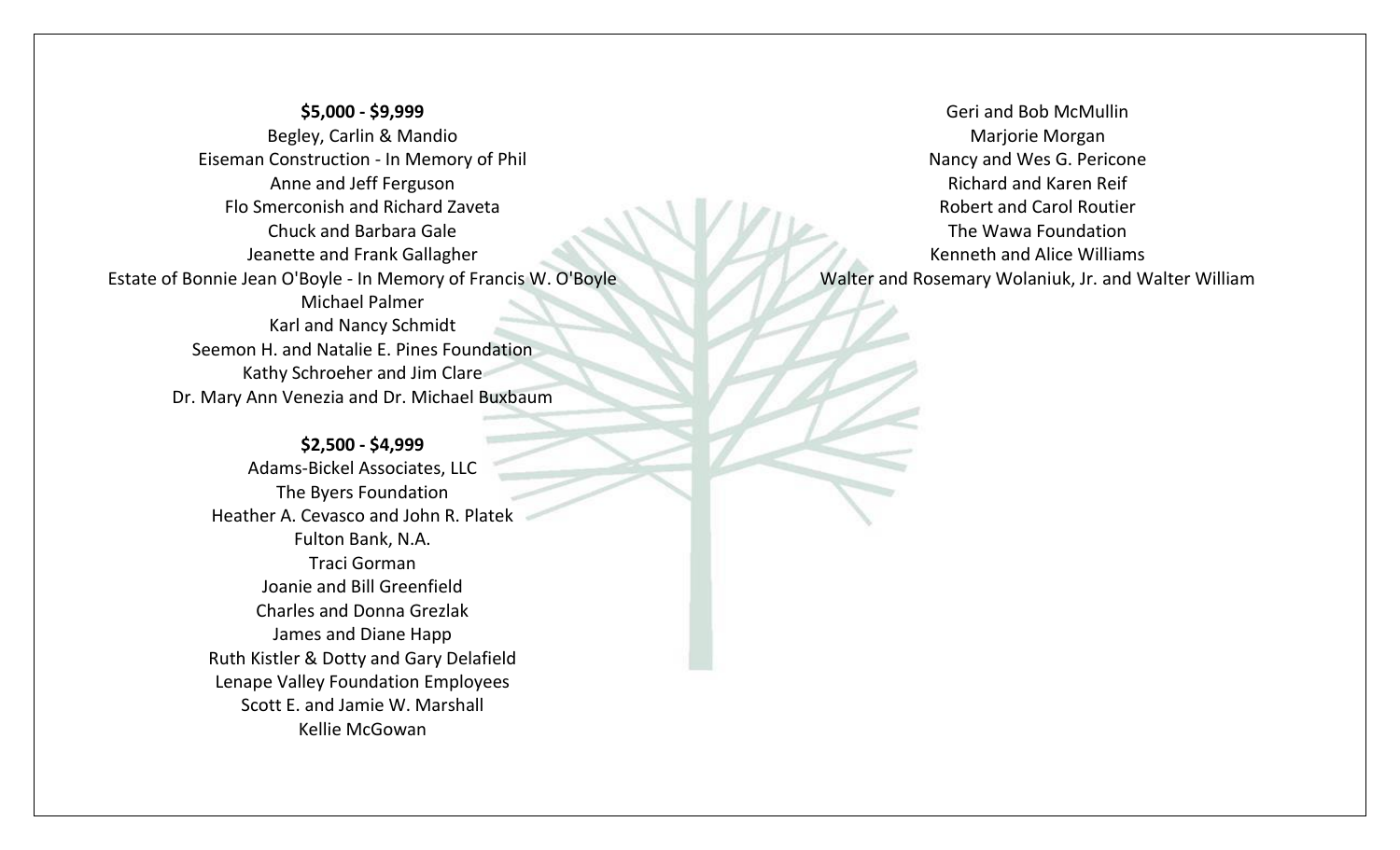**\$1,000 - \$2,499** Anonymous Anonymous Karen and Raymond Babik David G. Bailey Phil and Maddy Braun Bucks County CIT Dr. Sneh P. Burman Nancy DiNatale Edward Donnan Doylestown Office of Merrill Lynch Mary Dubyk and Brian Howard Fletcher Family Brett Hartl Catherine M. Jackson Janet, Kris, Cleo, Alex & Silas Jarrett Vaughan Builders, Inc. Dr. Eunha Kim Harold and Carol Kinzer National Alliance on Mental Illness of Bucks County PCPA Group Workers' Compensation Trust Penn Wealth Planning/Patrick Trauger Rhodeside Family - In Memory of Stephen Rhodeside Robert and Maryann Rogala Dr. and Mrs. John F. Stasik Mark and Pam Strasburg Eleanor Wilson

> **\$500 - \$999** American Heritage Credit Union Anonymous Anonymous

Cecile Balizet and Ken Snyder Nicole M. Boytin Mr. and Mrs. John Bray Reb Brooks and Hayden Saunier Detweiler Hershey and Associates Doylestown Health John Ehresman Laura Foster - In Memory of Jennifer Reynolds Alan Gaudio James and Diane Happ & Robert and JoAnn Orzechowski - In Memory of Helen E. Happ In Memory of John Hartl In Memory of Helen Hopely Nancy J. Hunter Interstate Fleet Services Intrigue Fine Apparel Mr. and Mrs. John C. Judge Mr. and Mrs. Christopher Kelly Krempa Associates, Inc. Dr. Robert and Tricia Linkenheimer The Malmark, Inc. Charitable Fund The Marchand Family NJM Insurance Group Joan B. and Donald E. Parlee, M.D. Penn Wealth Planning/Frank Policare Pine Run Retirement Community Ed and Marlene Robinson Sam's Club Frederick M. Stanczak and Ellen S. Fisher Ida M. Trilnick, MD Nicole Wolf